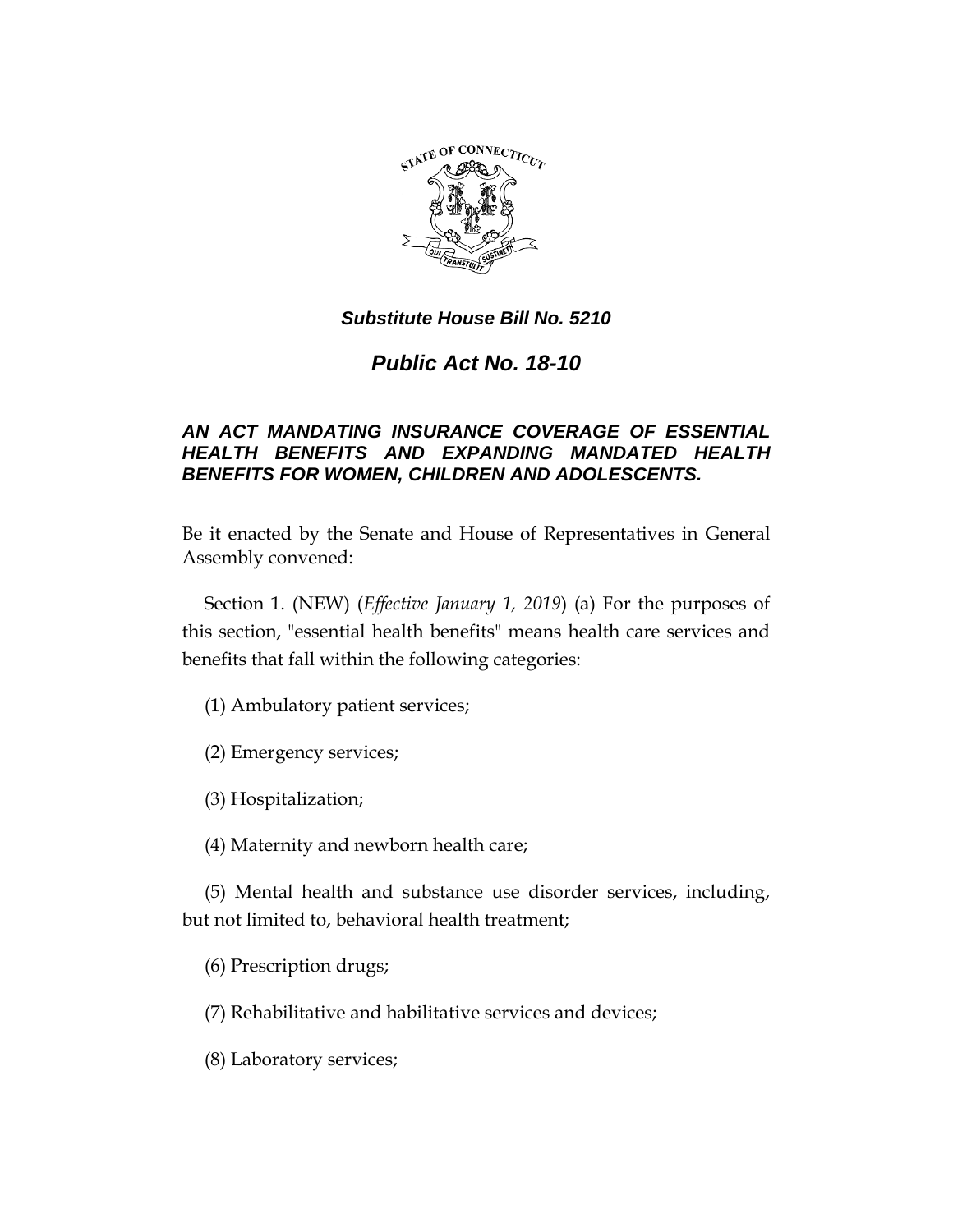(9) Preventive and wellness services and chronic disease management; and

(10) Pediatric services, including, but not limited to, oral and vision care.

(b) Each individual health insurance policy providing coverage of the type specified in subdivisions  $(1)$ ,  $(2)$ ,  $(4)$ ,  $(11)$  and  $(12)$  of section 38a-469 of the general statutes delivered, issued for delivery, amended, renewed or continued in this state on or after January 1, 2019, shall provide coverage for essential health benefits.

(c) No provision of the general statutes concerning a requirement of the Patient Protection and Affordable Care Act, P.L. 111-148, as amended from time to time, shall be construed to supersede any provision of this section that provides greater protection to an insured, except to the extent this section prevents the application of a requirement of the Affordable Care Act.

(d) The Insurance Commissioner may adopt regulations, in accordance with chapter 54 of the general statutes, to carry out the purposes of this section, including, but not limited to, regulations specifying the health care services and benefits that fall within each category set forth in subsection (a) of this section.

Sec. 2. (NEW) (*Effective January 1, 2019*) (a) For the purposes of this section:

(1) "Employee" has the same meaning as specified in section 38a-564 of the general statutes.

(2) "Essential health benefits" means health care services and benefits that fall within the following categories:

(A) Ambulatory patient services;

### *Public Act No. 18-10 2 of 22*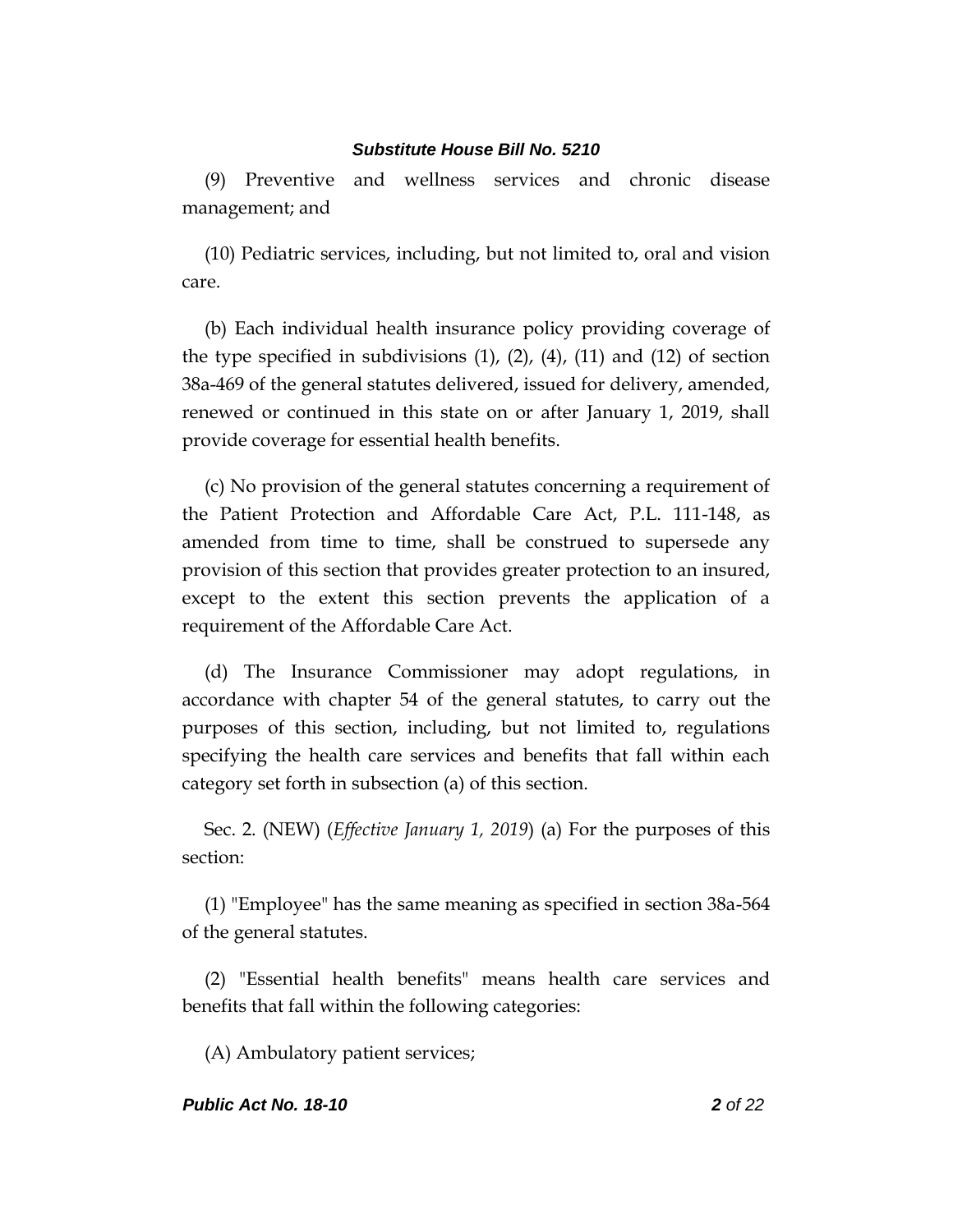(B) Emergency services;

(C) Hospitalization;

(D) Maternity and newborn health care;

(E) Mental health and substance use disorder services, including, but not limited to, behavioral health treatment;

(F) Prescription drugs;

(G) Rehabilitative and habilitative services and devices;

(H) Laboratory services;

(I) Preventive and wellness services and chronic disease management; and

(J) Pediatric services, including, but not limited to, oral and vision care.

(3) (A) "Small employer" means an employer that employed an average of at least one but not more than fifty employees on business days during the preceding calendar year and employs at least one employee on the first day of the group health insurance policy year. "Small employer" does not include a sole proprietorship that employs only the sole proprietor or the spouse of such sole proprietor.

(B) (i) For the purposes of subparagraph (A) of this subdivision, the number of employees shall be determined by adding (I) the number of full-time employees for each month who work a normal work week of thirty hours or more, and (II) the number of full-time equivalent employees, calculated for each month by dividing by one hundred twenty the aggregate number of hours worked for such month by employees who work a normal work week of less than thirty hours, and averaging such total for the calendar year.

*Public Act No. 18-10 3 of 22*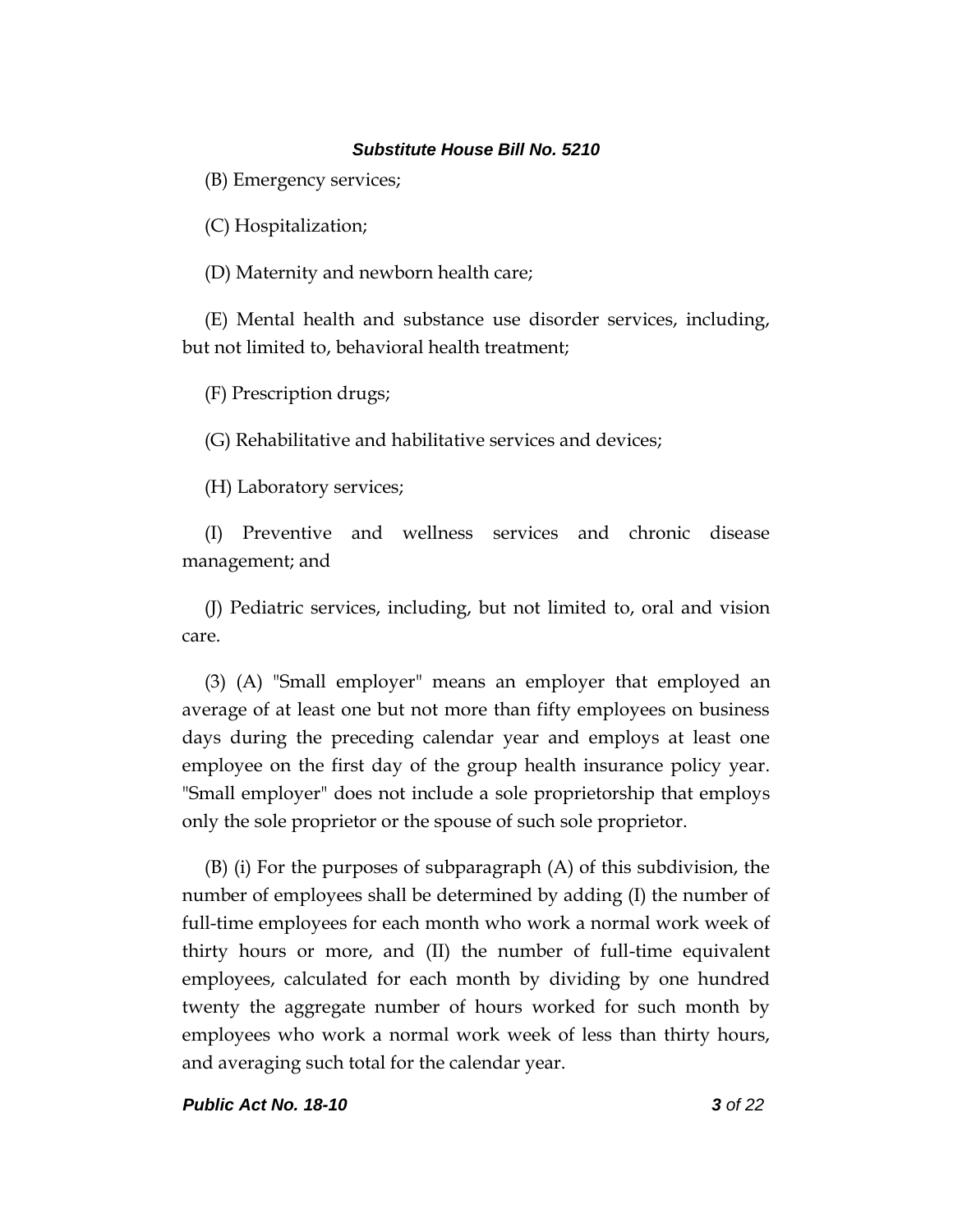(ii) If an employer was not in existence throughout the preceding calendar year, the number of employees shall be based on the average number of employees that such employer reasonably expects to employ in the current calendar year.

(b) Each group health insurance policy providing, through a small employer, coverage of the type specified in subdivisions (1), (2), (4), (11) and (12) of section 38a-469 of the general statutes delivered, issued for delivery, amended, renewed or continued in this state on or after January 1, 2019, shall provide coverage for essential health benefits.

(c) No provision of the general statutes concerning a requirement of the Patient Protection and Affordable Care Act, P.L. 111-148, as amended from time to time, shall be construed to supersede any provision of this section that provides greater protection to an insured, except to the extent this section prevents the application of a requirement of the Affordable Care Act.

(d) The Insurance Commissioner may adopt regulations, in accordance with chapter 54 of the general statutes, to carry out the purposes of this section, including, but not limited to, regulations specifying the health care services and benefits that fall within each category set forth in subdivision (2) of subsection (a) of this section.

Sec. 3. (NEW) (*Effective January 1, 2019*) (a) (1) Except as provided in subdivision (2) of this subsection, each individual health insurance policy providing coverage of the type specified in subdivisions (1), (2), (4), (11) and (12) of section 38a-469 of the general statutes delivered, issued for delivery, renewed, amended or continued in this state shall provide coverage for the following benefits and services:

(A) Domestic and interpersonal violence screening and counseling for any woman;

*Public Act No. 18-10 4 of 22* (B) Tobacco use intervention and cessation counseling for any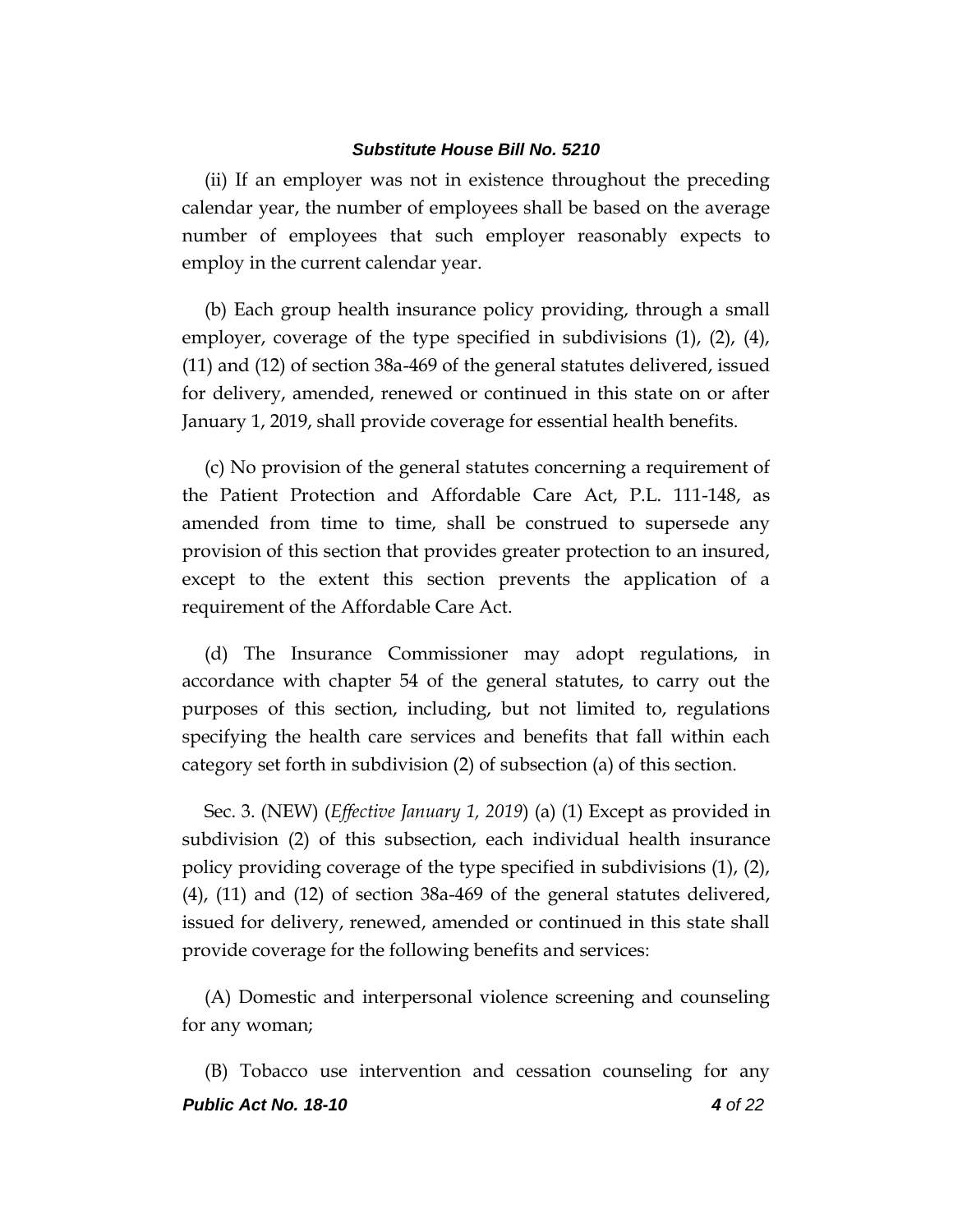woman who consumes tobacco;

(C) Well-woman visits for any woman who is younger than sixtyfive years of age;

(D) Breast cancer chemoprevention counseling for any woman who is at increased risk for breast cancer due to family history or prior personal history of breast cancer, positive genetic testing or other indications as determined by such woman's physician or advanced practice registered nurse;

(E) Breast cancer risk assessment, genetic testing and counseling;

(F) Chlamydia infection screening for any sexually-active woman;

(G) Cervical and vaginal cancer screening for any sexually-active woman;

(H) Gonorrhea screening for any sexually-active woman;

(I) Human immunodeficiency virus screening for any sexuallyactive woman;

(J) Human papillomavirus screening for any woman with normal cytology results who is thirty years of age or older;

(K) Sexually transmitted infections counseling for any sexuallyactive woman;

(L) Anemia screening for any pregnant woman and any woman who is likely to become pregnant;

(M) Folic acid supplements for any pregnant woman and any woman who is likely to become pregnant;

(N) Hepatitis B screening for any pregnant woman;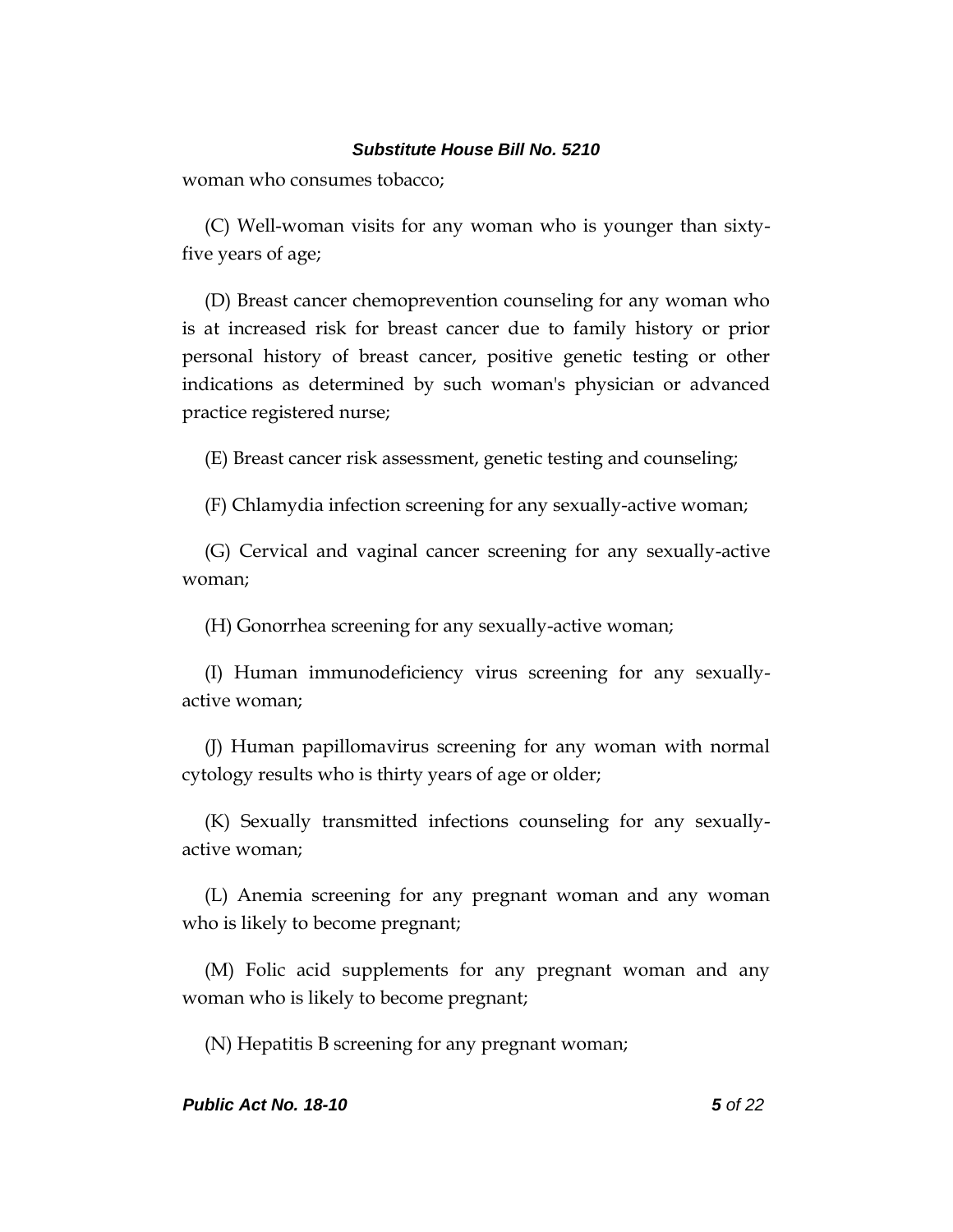(O) Rhesus incompatibility screening for any pregnant woman and follow-up rhesus incompatibility testing for any pregnant woman who is at increased risk for rhesus incompatibility;

(P) Syphilis screening for any pregnant woman and any woman who is at increased risk for syphilis;

(Q) Urinary tract and other infection screening for any pregnant woman;

(R) Breastfeeding support and counseling for any pregnant or breastfeeding woman;

(S) Breastfeeding supplies, including, but not limited to, a breast pump for any breastfeeding woman;

(T) Gestational diabetes screening for any woman who is twentyfour to twenty-eight weeks pregnant and any woman who is at increased risk for gestational diabetes;

(U) Osteoporosis screening for any woman who is sixty years of age or older;

(V) Such additional evidence-based items or services not described in subparagraphs (A) to (U), inclusive, of this subdivision that receive a rating of "A" or "B" in any recommendations of the United States Preventive Services Task Force effective after January 1, 2018; and

(W) With respect to infants, children and adolescents, evidenceinformed preventive care and screenings provided for in the comprehensive guidelines supported by the United States Health Resources and Services Administration, as effective on January 1, 2018, and such additional preventive care and screenings provided for in any comprehensive guidelines supported by said administration and effective after January 1, 2018.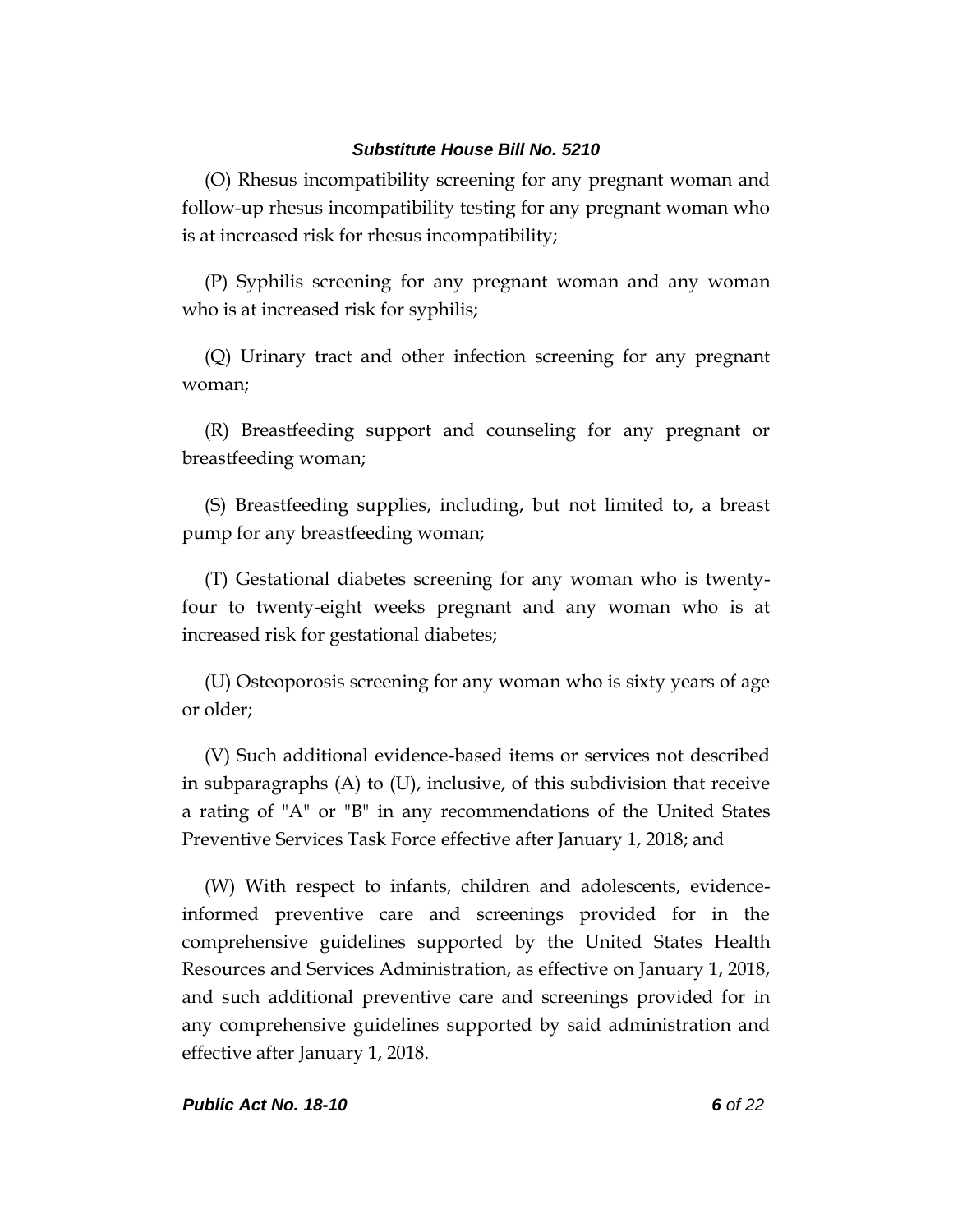(2) No policy described in subdivision (1) of this subsection shall be required to provide coverage for any benefit or service described in subparagraphs (A) to (U), inclusive, of said subdivision unless such benefit or service is an evidence-based item or service that had a rating of "A" or "B" in the recommendations of the United States Preventive Services Task Force as such recommendations were in effect on January 1, 2018.

(b) No policy described in subsection (a) of this section shall impose a coinsurance, copayment, deductible or other out-of-pocket expense for the benefits and services required under said subsection. The provisions of this subsection shall apply to a high deductible plan, as that term is used in subsection (f) of section 38a-493 of the general statutes, to the maximum extent permitted by federal law, except if such plan is used to establish a health savings account, as that term is used in Section 223 of the Internal Revenue Code of 1986 or any subsequent corresponding internal revenue code of the United States, as amended from time to time, the provisions of this subsection shall apply to such plan to the maximum extent that (1) is permitted by federal law, and (2) does not disqualify such account for the deduction allowed under said Section 223. Nothing in this section shall preclude a policy that provides the coverage required under subsection (a) of this section and uses a provider network from imposing cost-sharing requirements for any benefit or service required under said subsection (a) that is delivered by an out-of-network provider.

Sec. 4. (NEW) (*Effective January 1, 2019*) (a) (1) Except as provided in subdivision (2) of this subsection, each group health insurance policy providing coverage of the type specified in subdivisions (1), (2), (4), (11) and (12) of section 38a-469 of the general statutes delivered, issued for delivery, renewed, amended or continued in this state shall provide coverage for the following benefits and services:

*Public Act No. 18-10 7 of 22* (A) Domestic and interpersonal violence screening and counseling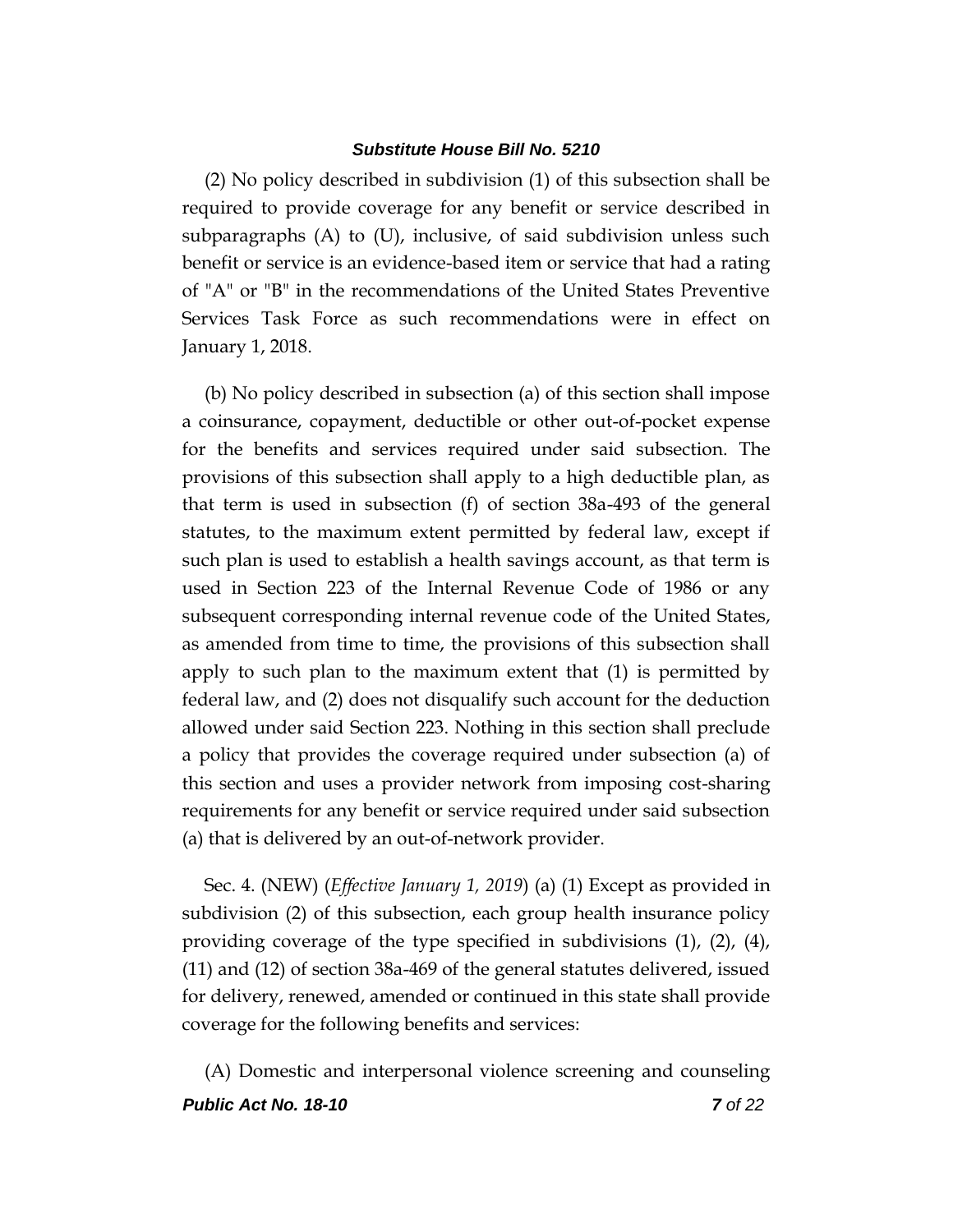for any woman;

(B) Tobacco use intervention and cessation counseling for any woman who consumes tobacco;

(C) Well-woman visits for any woman who is younger than sixtyfive years of age;

(D) Breast cancer chemoprevention counseling for any woman who is at increased risk for breast cancer due to family history or prior personal history of breast cancer, positive genetic testing or other indications as determined by such woman's physician or advanced practice registered nurse;

(E) Breast cancer risk assessment, genetic testing and counseling;

(F) Chlamydia infection screening for any sexually-active woman;

(G) Cervical and vaginal cancer screening for any sexually-active woman;

(H) Gonorrhea screening for any sexually-active woman;

(I) Human immunodeficiency virus screening for any sexuallyactive woman;

(J) Human papillomavirus screening for any woman with normal cytology results who is thirty years of age or older;

(K) Sexually transmitted infections counseling for any sexuallyactive woman;

(L) Anemia screening for any pregnant woman and any woman who is likely to become pregnant;

(M) Folic acid supplements for any pregnant woman and any woman who is likely to become pregnant;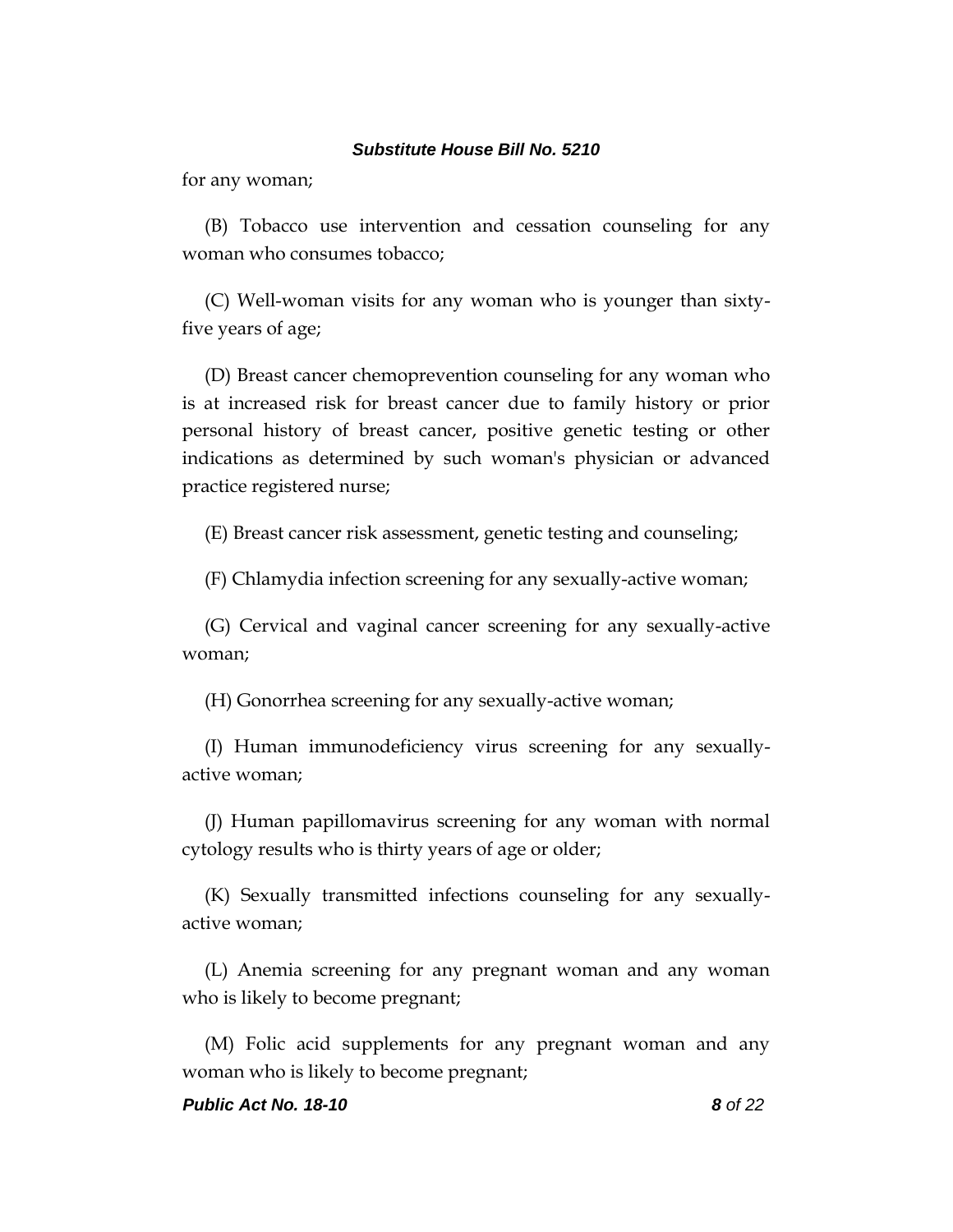(N) Hepatitis B screening for any pregnant woman;

(O) Rhesus incompatibility screening for any pregnant woman and follow-up rhesus incompatibility testing for any pregnant woman who is at increased risk for rhesus incompatibility;

(P) Syphilis screening for any pregnant woman and any woman who is at increased risk for syphilis;

(Q) Urinary tract and other infection screening for any pregnant woman;

(R) Breastfeeding support and counseling for any pregnant or breastfeeding woman;

(S) Breastfeeding supplies, including, but not limited to, a breast pump for any breastfeeding woman;

(T) Gestational diabetes screening for any woman who is twentyfour to twenty-eight weeks pregnant and any woman who is at increased risk for gestational diabetes;

(U) Osteoporosis screening for any woman who is sixty years of age or older;

(V) Such additional evidence-based items or services not described in subparagraphs (A) to (U), inclusive, of this subdivision that receive a rating of "A" or "B" in any recommendations of the United States Preventive Services Task Force effective after January 1, 2018; and

(W) With respect to infants, children and adolescents, evidenceinformed preventive care and screenings provided for in the comprehensive guidelines supported by the United States Health Resources and Services Administration, as effective on January 1, 2018, and such additional preventive care and screenings provided for in any comprehensive guidelines supported by said administration and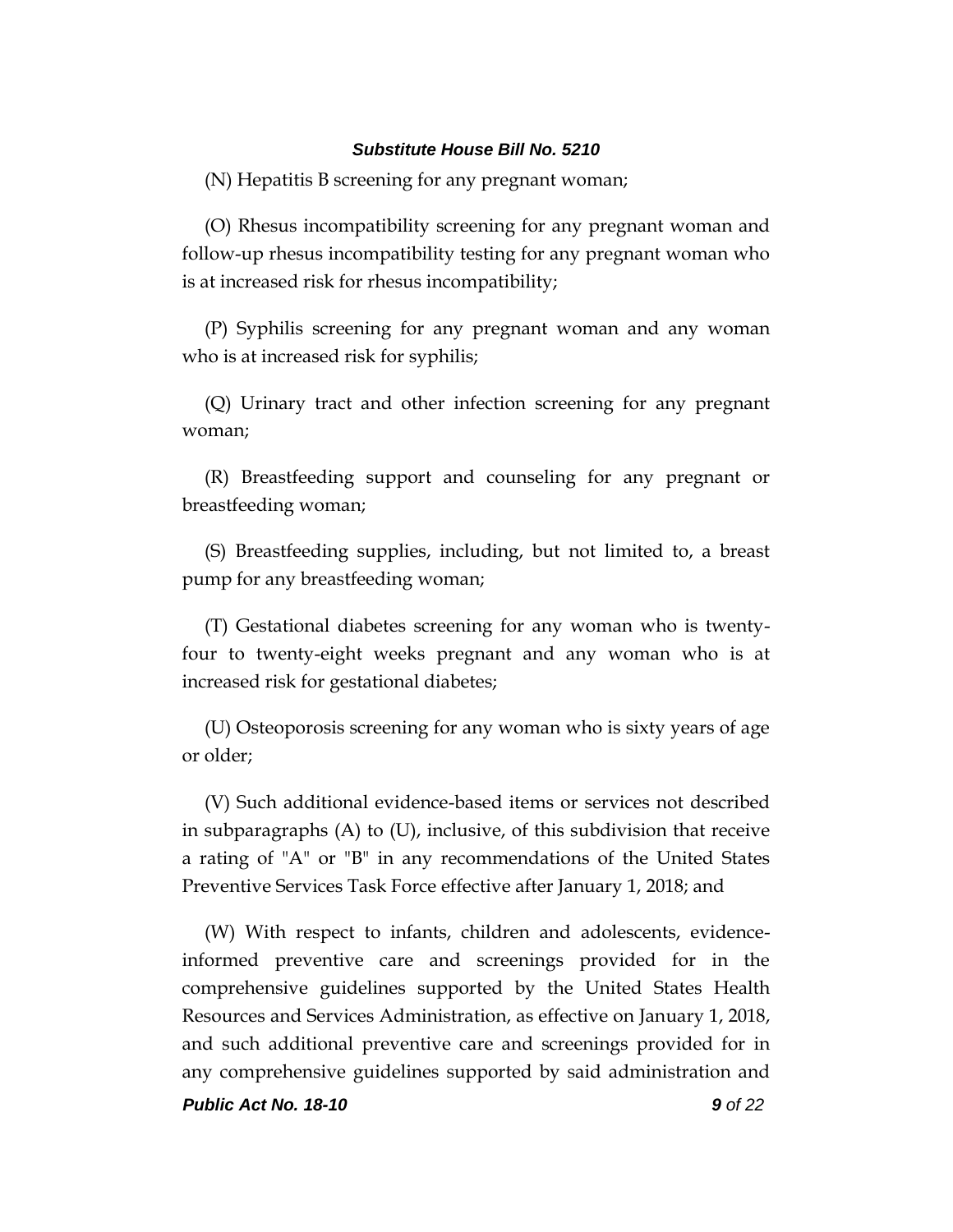effective after January 1, 2018.

(2) No policy described in subdivision (1) of this subsection shall be required to provide coverage for any benefit or service described in subparagraphs (A) to (U), inclusive, of said subdivision unless such benefit or service is an evidence-based item or service that had a rating of "A" or "B" in the recommendations of the United States Preventive Services Task Force as such recommendations were in effect on January 1, 2018.

(b) No policy described in subsection (a) of this section shall impose a coinsurance, copayment, deductible or other out-of-pocket expense for the benefits and services required under said subsection. The provisions of this subsection shall apply to a high deductible plan, as that term is used in subsection (f) of section 38a-493 of the general statutes, to the maximum extent permitted by federal law, except if such plan is used to establish a health savings account, as that term is used in Section 223 of the Internal Revenue Code of 1986 or any subsequent corresponding internal revenue code of the United States, as amended from time to time, the provisions of this subsection shall apply to such plan to the maximum extent that (1) is permitted by federal law, and (2) does not disqualify such account for the deduction allowed under said Section 223. Nothing in this section shall preclude a policy that provides the coverage required under subsection (a) of this section and uses a provider network from imposing cost-sharing requirements for any benefit or service required under said subsection (a) that is delivered by an out-of-network provider.

Sec. 5. (NEW) (*Effective January 1, 2019*) (a) Each individual health insurance policy providing coverage of the type specified in subdivisions (1), (2), (4), (11) and (12) of section 38a-469 of the general statutes delivered, issued for delivery, renewed, amended or continued in this state that provides coverage for prescription drugs shall provide coverage for (1) immunizations recommended by the

*Public Act No. 18-10 10 of 22*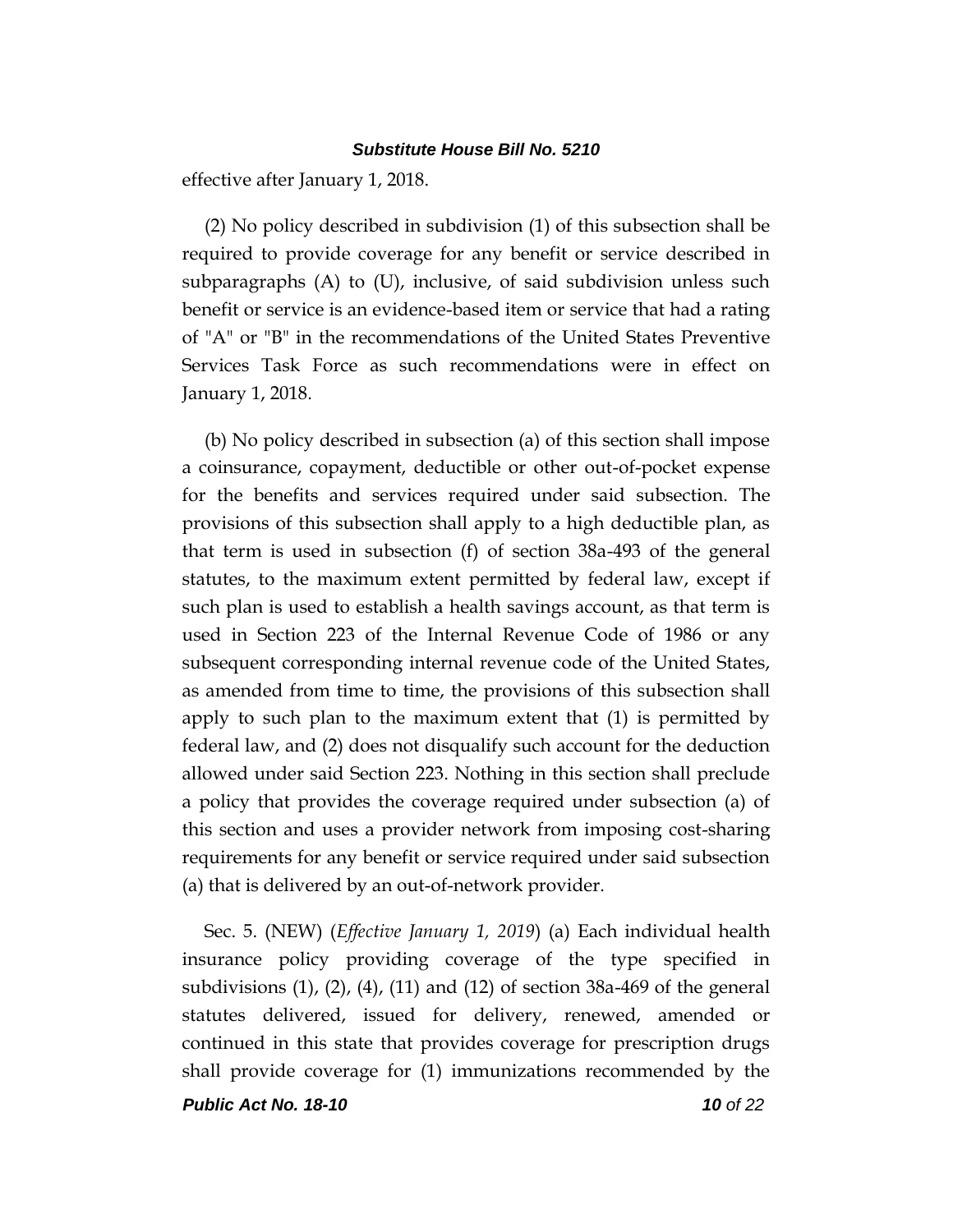American Academy of Pediatrics, American Academy of Family Physicians and the American College of Obstetricians and Gynecologists, and (2) immunizations that have in effect a recommendation from the Advisory Committee on Immunization Practices of the Centers for Disease Control and Prevention with respect to the individual involved.

(b) No policy described in subsection (a) of this section shall impose a coinsurance, copayment, deductible or other out-of-pocket expense for the benefits and services required under said subsection. The provisions of this subsection shall apply to a high deductible plan, as that term is used in subsection (f) of section 38a-493 of the general statutes, to the maximum extent permitted by federal law, except if such plan is used to establish a health savings account, as that term is used in Section 223 of the Internal Revenue Code of 1986 or any subsequent corresponding internal revenue code of the United States, as amended from time to time, the provisions of this subsection shall apply to such plan to the maximum extent that (1) is permitted by federal law, and (2) does not disqualify such account for the deduction allowed under said Section 223. Nothing in this section shall preclude a policy that provides the coverage required under subsection (a) of this section and uses a provider network from imposing cost-sharing requirements for any benefit or service required under said subsection (a) that is delivered by an out-of-network provider.

Sec. 6. (NEW) (*Effective January 1, 2019*) (a) Each group health insurance policy providing coverage of the type specified in subdivisions (1), (2), (4), (11) and (12) of section 38a-469 of the general statutes delivered, issued for delivery, renewed, amended or continued in this state that provides coverage for prescription drugs shall provide coverage for (1) immunizations recommended by the American Academy of Pediatrics, American Academy of Family Physicians and the American College of Obstetricians and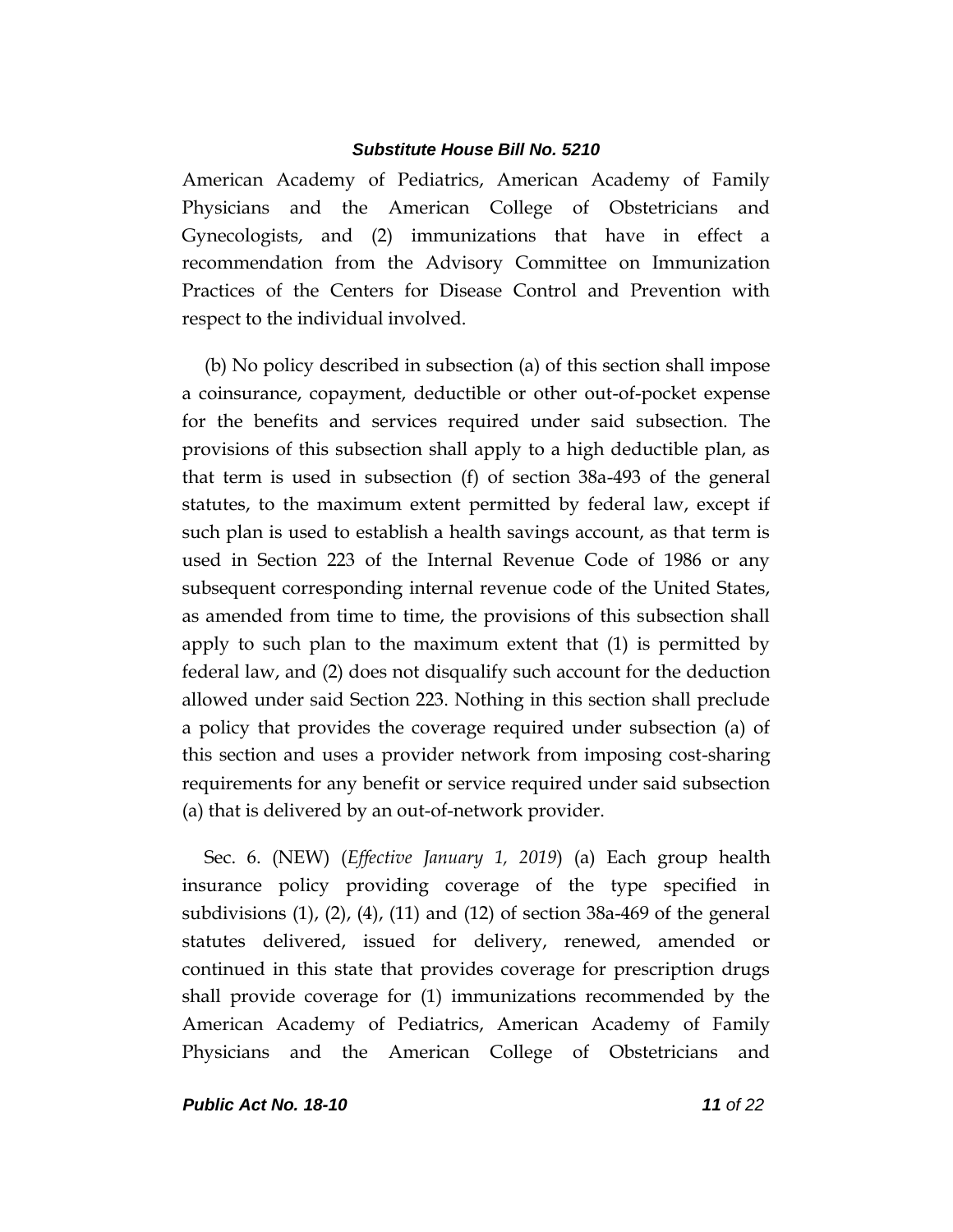Gynecologists, and (2) immunizations that have in effect a recommendation from the Advisory Committee on Immunization Practices of the Centers for Disease Control and Prevention with respect to the individual involved.

(b) No policy described in subsection (a) of this section shall impose a coinsurance, copayment, deductible or other out-of-pocket expense for the benefits and services required under said subsection. The provisions of this subsection shall apply to a high deductible plan, as that term is used in subsection (f) of section 38a-493 of the general statutes, to the maximum extent permitted by federal law, except if such plan is used to establish a health savings account, as that term is used in Section 223 of the Internal Revenue Code of 1986 or any subsequent corresponding internal revenue code of the United States, as amended from time to time, the provisions of this subsection shall apply to such plan to the maximum extent that (1) is permitted by federal law, and (2) does not disqualify such account for the deduction allowed under said Section 223. Nothing in this section shall preclude a policy that provides the coverage required under subsection (a) of this section and uses a provider network from imposing cost-sharing requirements for any benefit or service required under said subsection (a) that is delivered by an out-of-network provider.

Sec. 7. (NEW) (*Effective January 1, 2019*) (a) Each individual health insurance policy providing coverage of the type specified in subdivisions  $(1)$ ,  $(2)$ ,  $(4)$ ,  $(11)$  and  $(12)$  of section 38a-469 of the general statutes delivered, issued for delivery, renewed, amended or continued in this state shall provide coverage for preventive care and screenings for individuals twenty-one years of age or younger in accordance with the most recent edition of the American Academy of Pediatrics' "Bright Futures: Guidelines for Health Supervision of Infants, Children, and Adolescents" or any subsequent corresponding publication.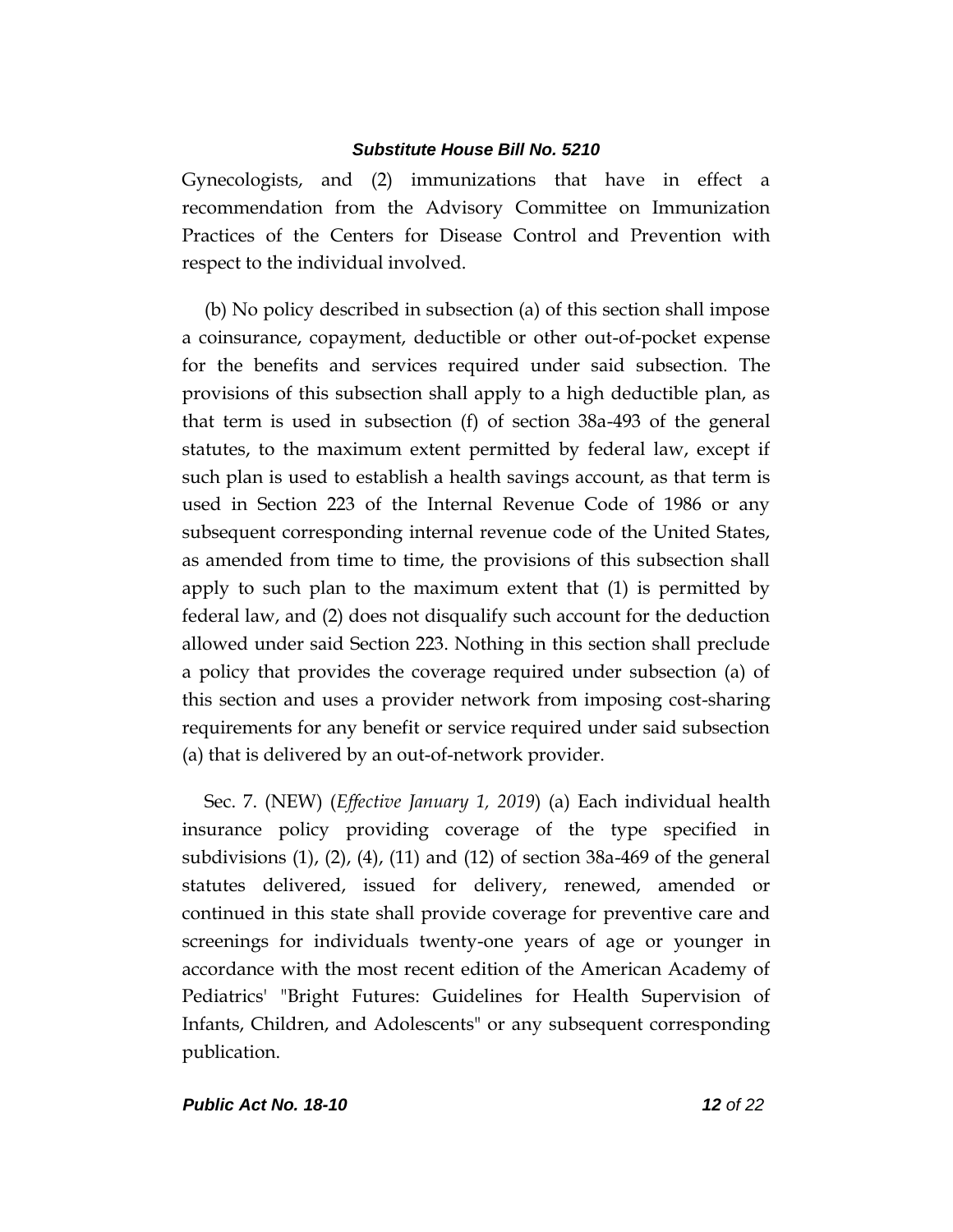(b) No such policy shall impose a coinsurance, copayment, deductible or other out-of-pocket expense for the benefits and services required under subsection (a) of this section. The provisions of this subsection shall apply to a high deductible plan, as that term is used in subsection (f) of section 38a-493 of the general statutes, to the maximum extent permitted by federal law, except if such plan is used to establish a health savings account, as that term is used in Section 223 of the Internal Revenue Code of 1986 or any subsequent corresponding internal revenue code of the United States, as amended from time to time, the provisions of this subsection shall apply to such plan to the maximum extent that (1) is permitted by federal law, and (2) does not disqualify such account for the deduction allowed under said Section 223. Nothing in this section shall preclude a policy that provides the coverage required under subsection (a) of this section and uses a provider network from imposing cost-sharing requirements for any benefit or service required under said subsection (a) that is delivered by an out-of-network provider.

Sec. 8. (NEW) (*Effective January 1, 2019*) (a) Each group health insurance policy providing coverage of the type specified in subdivisions (1), (2), (4), (11) and (12) of section 38a-469 of the general statutes delivered, issued for delivery, renewed, amended or continued in this state shall provide coverage for preventive care and screenings for individuals twenty-one years of age or younger in accordance with the most recent edition of the American Academy of Pediatrics' "Bright Futures: Guidelines for Health Supervision of Infants, Children, and Adolescents" or any subsequent corresponding publication.

(b) No such policy shall impose a coinsurance, copayment, deductible or other out-of-pocket expense for the benefits and services required under subsection (a) of this section. The provisions of this subsection shall apply to a high deductible plan, as that term is used in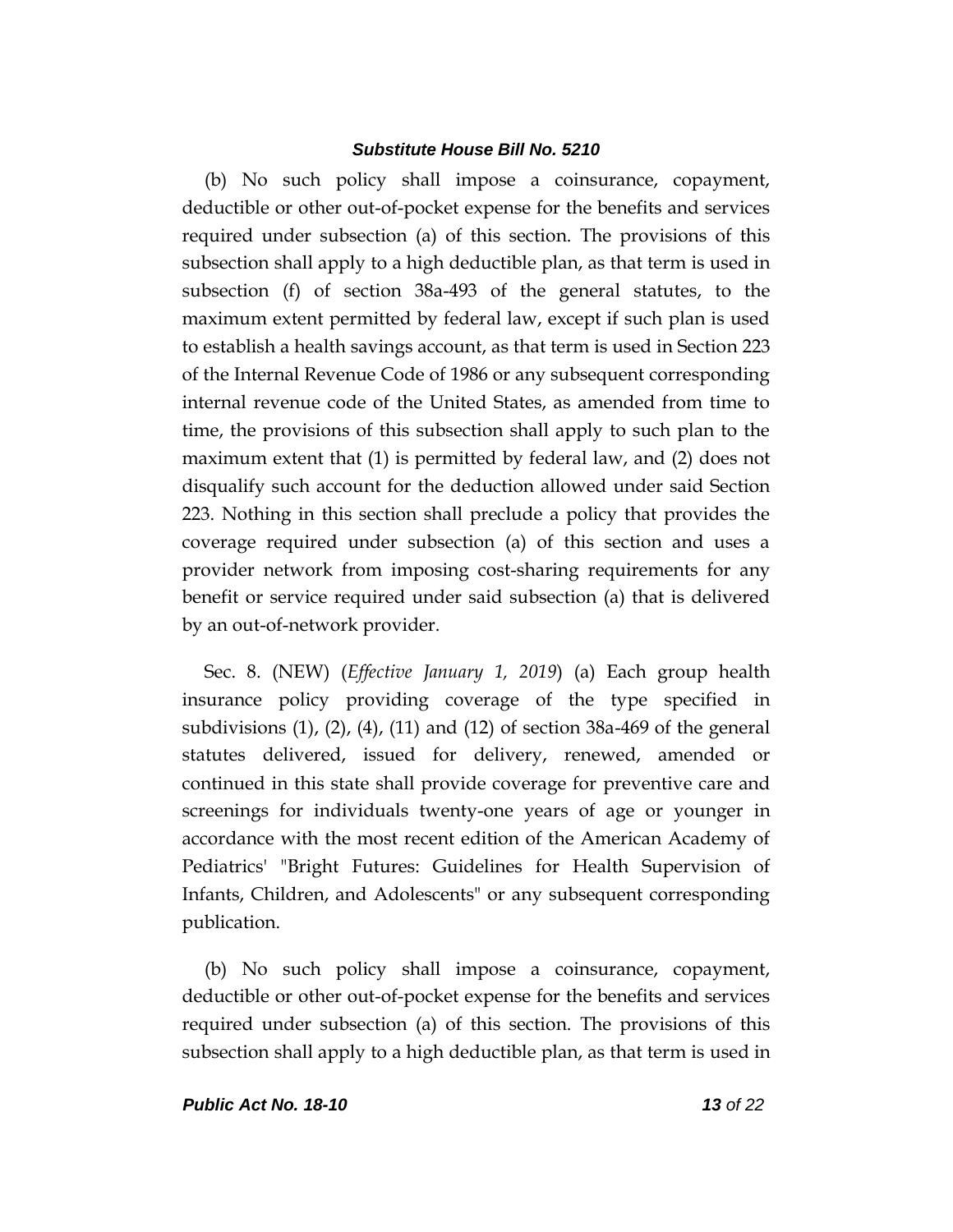subsection (f) of section 38a-493 of the general statutes, to the maximum extent permitted by federal law, except if such plan is used to establish a health savings account, as that term is used in Section 223 of the Internal Revenue Code of 1986 or any subsequent corresponding internal revenue code of the United States, as amended from time to time, the provisions of this subsection shall apply to such plan to the maximum extent that (1) is permitted by federal law, and (2) does not disqualify such account for the deduction allowed under said Section 223. Nothing in this section shall preclude a policy that provides the coverage required under subsection (a) of this section and uses a provider network from imposing cost-sharing requirements for any benefit or service required under said subsection (a) that is delivered by an out-of-network provider.

Sec. 9. Subsection (a) of section 38a-482c of the 2018 supplement to the general statutes is repealed and the following is substituted in lieu thereof (*Effective January 1, 2019*):

(a) No individual health insurance policy providing coverage of the type specified in subdivisions (1), (2), (4), (11) and (12) of section 38a-469 delivered, issued for delivery, amended, renewed or continued in this state shall include **[**a**]** an annual or lifetime limit on the dollar value of benefits for a covered individual, for covered benefits that are essential health benefits, as defined in  $(1)$  the Patient Protection and Affordable Care Act, P.L. 111-148, as amended from time to time, or regulations adopted thereunder, or (2) section 1 of this act, or regulations adopted thereunder.

Sec. 10. Subsection (a) of section 38a-512c of the 2018 supplement to the general statutes is repealed and the following is substituted in lieu thereof (*Effective January 1, 2019*):

(a) No group health insurance policy providing coverage of the type specified in subdivisions  $(1)$ ,  $(2)$ ,  $(4)$ ,  $(11)$  and  $(12)$  of section 38a-469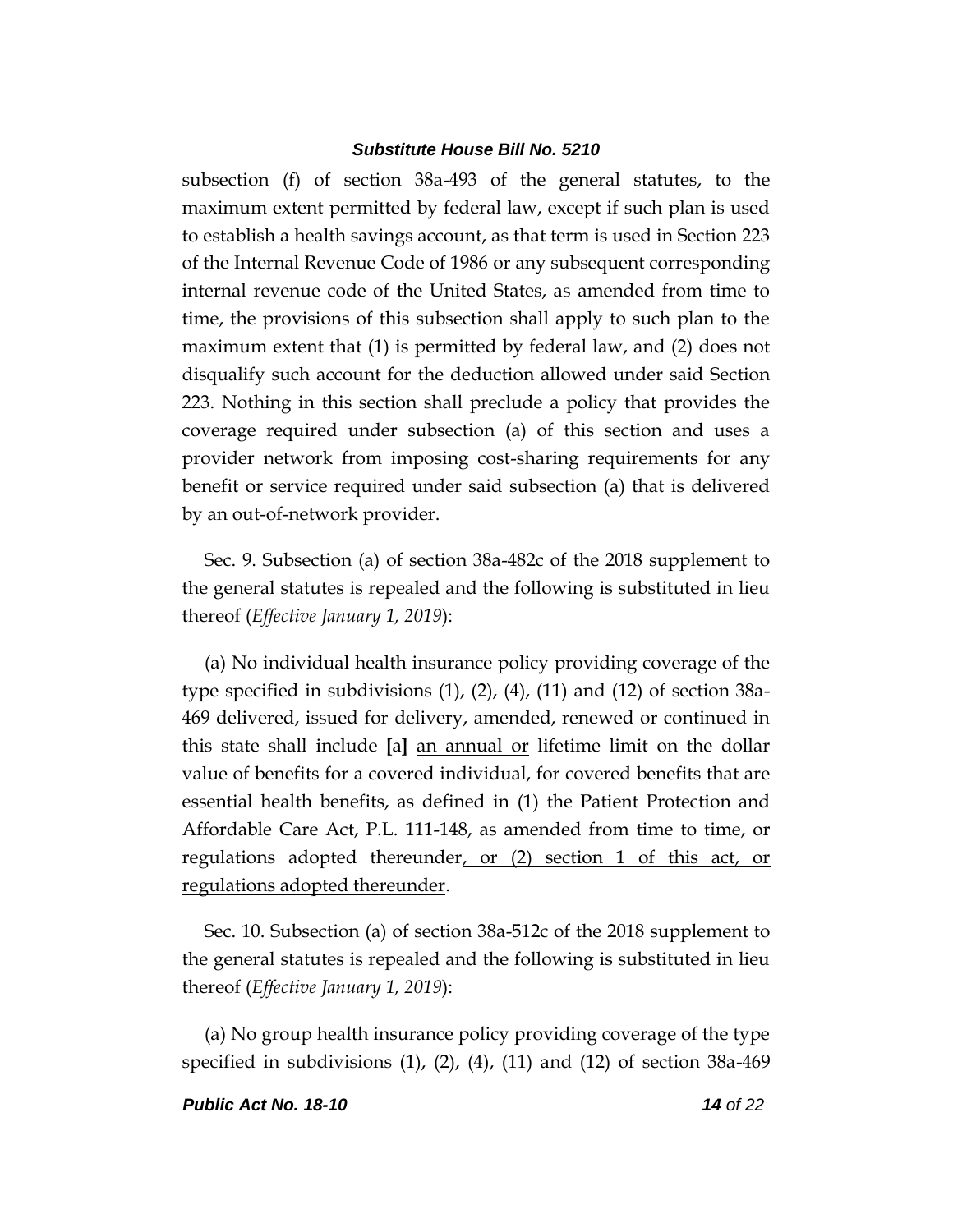delivered, issued for delivery, amended, renewed or continued in this state shall include **[**a**]** an annual or lifetime limit on the dollar value of benefits for a covered individual, for covered benefits that are essential health benefits, as defined in (1) the Patient Protection and Affordable Care Act, P.L. 111-148, as amended from time to time, or regulations adopted thereunder, or (2) section 2 of this act, or regulations adopted thereunder.

Sec. 11. Section 38a-503e of the general statutes is repealed and the following is substituted in lieu thereof (*Effective January 1, 2019*):

(a) Each individual health insurance policy providing coverage of the type specified in subdivisions  $(1)$ ,  $(2)$ ,  $(4)$ ,  $(11)$  and  $(12)$  of section 38a-469 delivered, issued for delivery, renewed, amended or continued in this state **[**that provides coverage for outpatient prescription drugs approved by the federal Food and Drug Administration shall not exclude coverage for prescription contraceptive methods approved by the federal Food and Drug Administration.**]** shall provide coverage for the following benefits and services:

(1) All contraceptive drugs, including, but not limited to, all overthe-counter contraceptive drugs, approved by the federal Food and Drug Administration. Such policy may require an insured to use, prior to using a contraceptive drug prescribed to the insured, a contraceptive drug that the federal Food and Drug Administration has designated as therapeutically equivalent to the contraceptive drug prescribed to the insured, unless otherwise determined by the insured's prescribing health care provider.

(2) All contraceptive devices and products, excluding all over-thecounter contraceptive devices and products, approved by the federal Food and Drug Administration. Such policy may require an insured to use, prior to using a contraceptive device or product prescribed to the insured, a contraceptive device or product that the federal Food and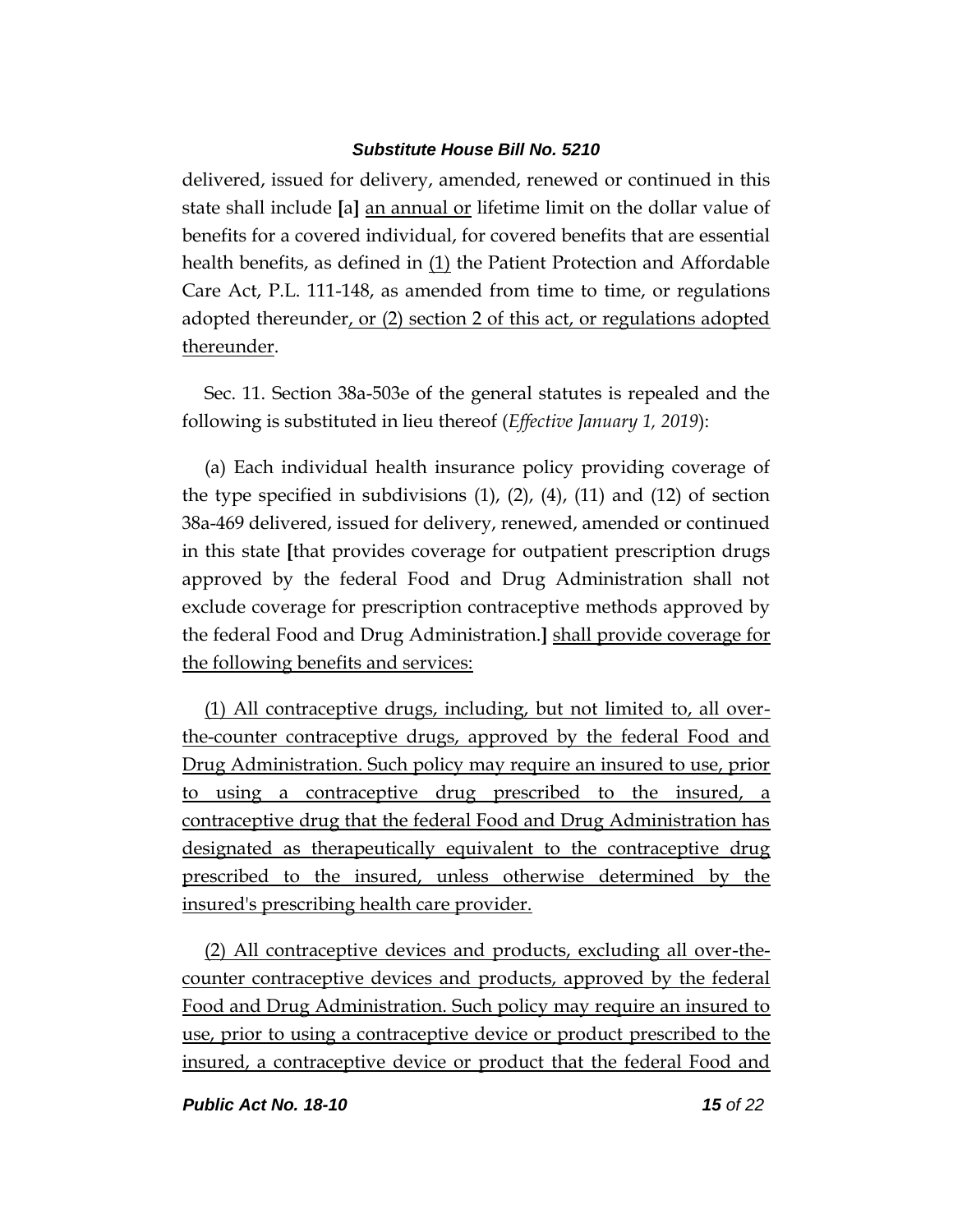Drug Administration has designated as therapeutically equivalent to the contraceptive device or product prescribed to the insured, unless otherwise determined by the insured's prescribing health care provider.

(3) If a contraceptive drug, device or product described in subdivision (1) or (2) of this subsection is prescribed by a licensed physician, physician assistant or advanced practice registered nurse, a twelve-month supply of such contraceptive drug, device or product dispensed at one time or at multiple times, unless the insured or the insured's prescribing health care provider requests less than a twelvemonth supply of such contraceptive drug, device or product. No insured shall be entitled to receive a twelve-month supply of a contraceptive drug, device or product pursuant to this subdivision more than once during any policy year.

(4) All sterilization methods approved by the federal Food and Drug Administration for women.

(5) Routine follow-up care concerning contraceptive drugs, devices and products approved by the federal Food and Drug Administration.

(6) Counseling in (A) contraceptive drugs, devices and products approved by the federal Food and Drug Administration, and (B) the proper use of contraceptive drugs, devices and products approved by the federal Food and Drug Administration.

(b) No policy described in subsection (a) of this section shall impose a coinsurance, copayment, deductible or other out-of-pocket expense for the benefits and services required under said subsection (a), except that any such policy that uses a provider network may require costsharing when such benefits and services are rendered by an out-ofnetwork provider. The cost-sharing limits imposed under this subsection shall apply to a high deductible plan, as that term is used in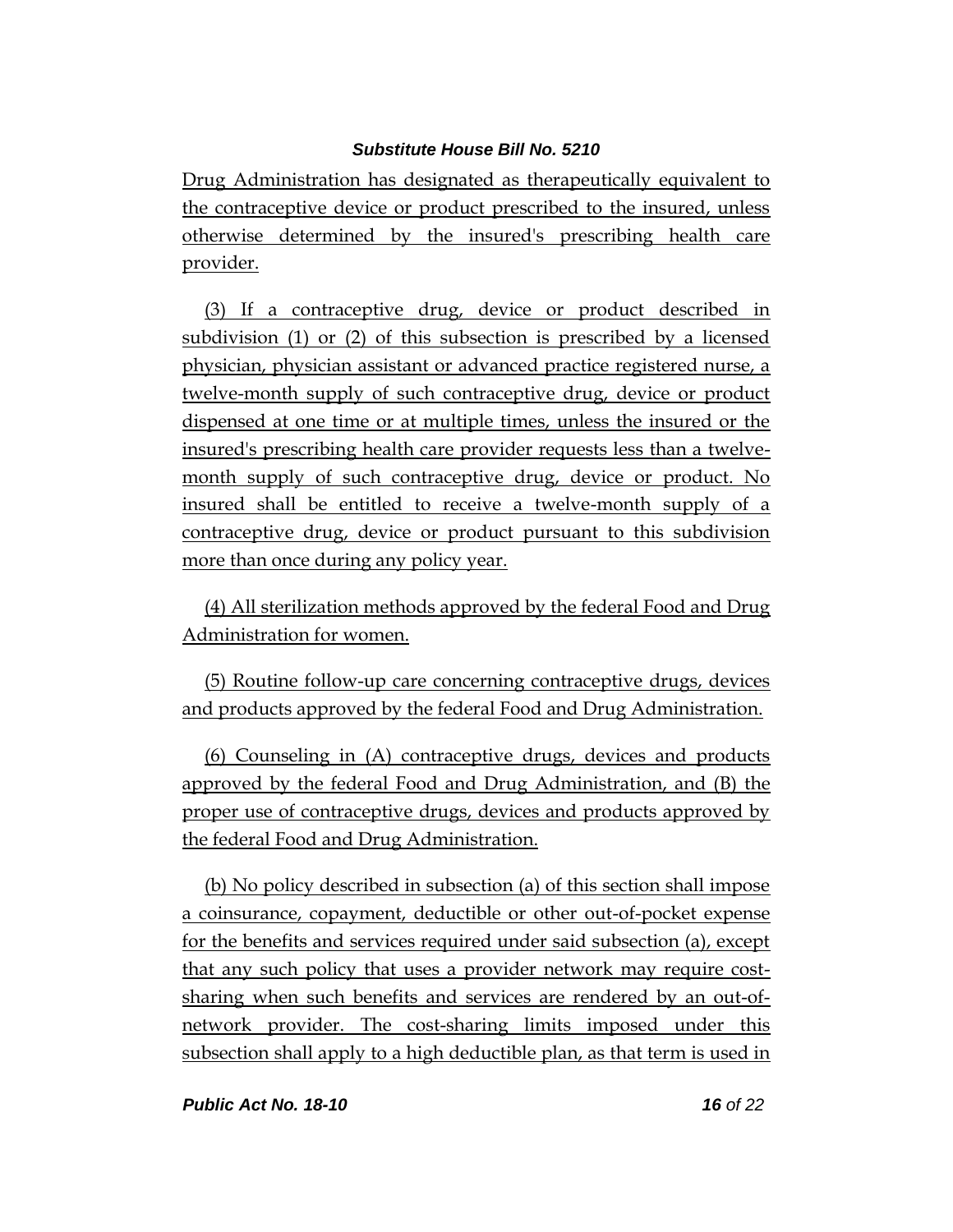subsection (f) of section 38a-493, to the maximum extent permitted by federal law, except if such plan is used to establish a health savings account, as that term is used in Section 223 of the Internal Revenue Code of 1986 or any subsequent corresponding internal revenue code of the United States, as amended from time to time, the provisions of this subsection shall apply to such plan to the maximum extent that (1) is permitted by federal law, and (2) does not disqualify such account for the deduction allowed under said Section 223.

**[**(b)**]** (c) (1) Notwithstanding any other provision of this section, any insurance company, hospital service corporation, medical service corporation, or health care center may issue to a religious employer an individual health insurance policy that excludes coverage for **[**prescription contraceptive methods**]** benefits and services required under subsection (a) of this section that are contrary to the religious employer's bona fide religious tenets.

(2) Notwithstanding any other provision of this section, upon the written request of an individual who states in writing that **[**prescription contraceptive methods**]** benefits and services required under subsection (a) of this section are contrary to such individual's religious or moral beliefs, any insurance company, hospital service corporation, medical service corporation or health care center may issue to the individual an individual health insurance policy that excludes coverage for **[**prescription contraceptive methods**]** benefits and services required under subsection (a) of this section.

**[**(c)**]** (d) Any health insurance policy issued pursuant to subsection **[**(b)**]** (c) of this section shall provide written notice to each insured or prospective insured that **[**prescription contraceptive methods**]** benefits and services required under subsection (a) of this section are excluded from coverage pursuant to **[**said**]** subsection (c) of this section. Such notice shall appear, in not less than ten-point type, in the policy, application and sales brochure for such policy.

*Public Act No. 18-10 17 of 22*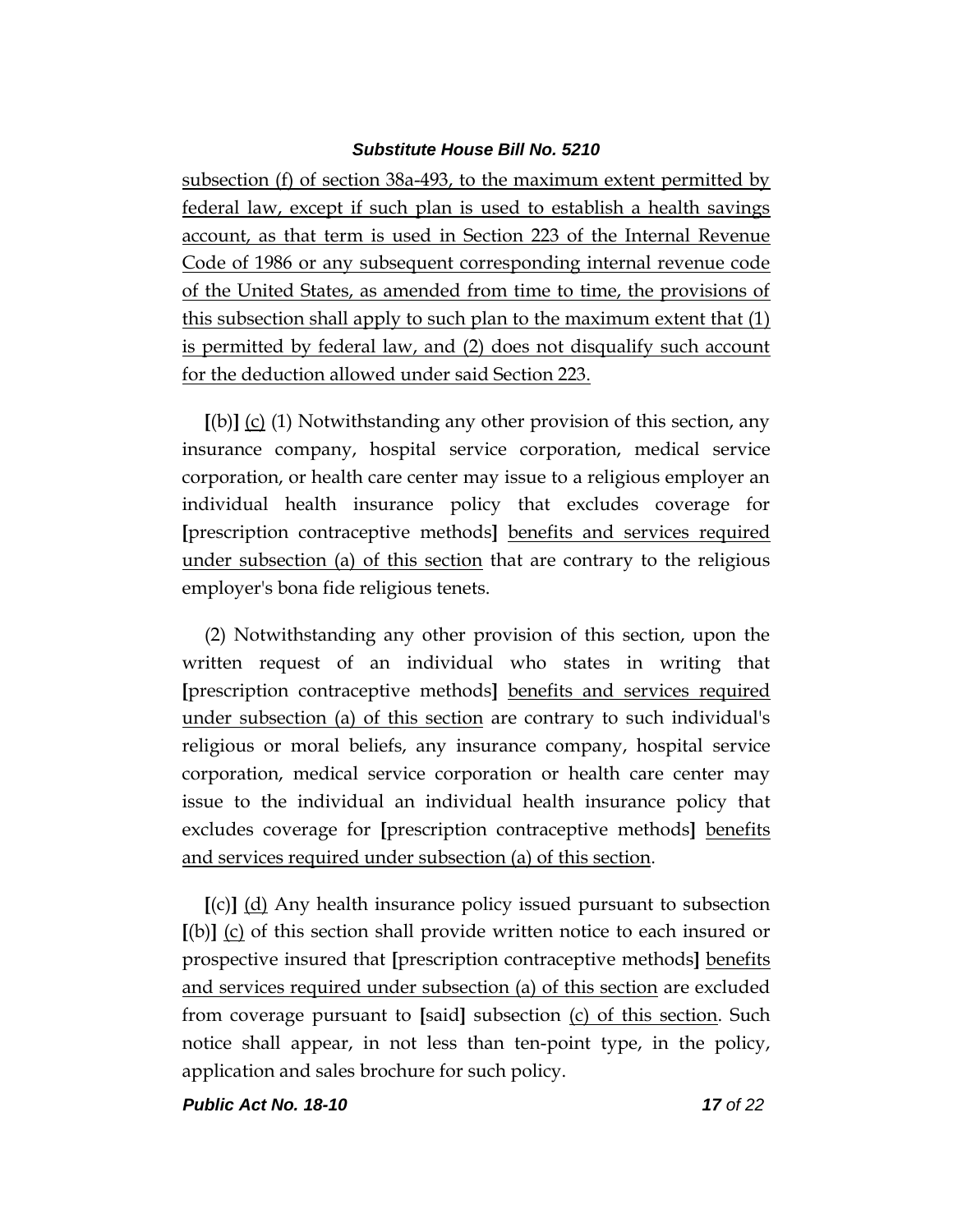**[**(d)**]** (e) Nothing in this section shall be construed as authorizing an individual health insurance policy to exclude coverage for prescription contraceptive drugs, devices and products ordered by a health care provider with prescriptive authority for reasons other than contraceptive purposes.

**[**(e)**]** (f) Notwithstanding any other provision of this section, any insurance company, hospital service corporation, medical service corporation or health care center that is owned, operated or substantially controlled by a religious organization that has religious or moral tenets that conflict with the requirements of this section may provide for the coverage of **[**prescription contraceptive methods**]** benefits and services as required under this section through another such entity offering a limited benefit plan. The cost, terms and availability of such coverage shall not differ from the cost, terms and availability of other **[**prescription**]** coverage offered to the insured.

**[**(f)**]** (g) As used in this section, "religious employer" means an employer that is a "qualified church-controlled organization" as defined in 26 USC 3121 or a church-affiliated organization.

Sec. 12. Section 38a-530e of the general statutes is repealed and the following is substituted in lieu thereof (*Effective January 1, 2019*):

(a) Each group health insurance policy providing coverage of the type specified in subdivisions  $(1)$ ,  $(2)$ ,  $(4)$ ,  $(11)$  and  $(12)$  of section 38a-469 delivered, issued for delivery, renewed, amended or continued in this state **[**that provides coverage for outpatient prescription drugs approved by the federal Food and Drug Administration shall not exclude coverage for prescription contraceptive methods approved by the federal Food and Drug Administration.**]** shall provide coverage for the following benefits and services:

(1) All contraceptive drugs, including, but not limited to, all over-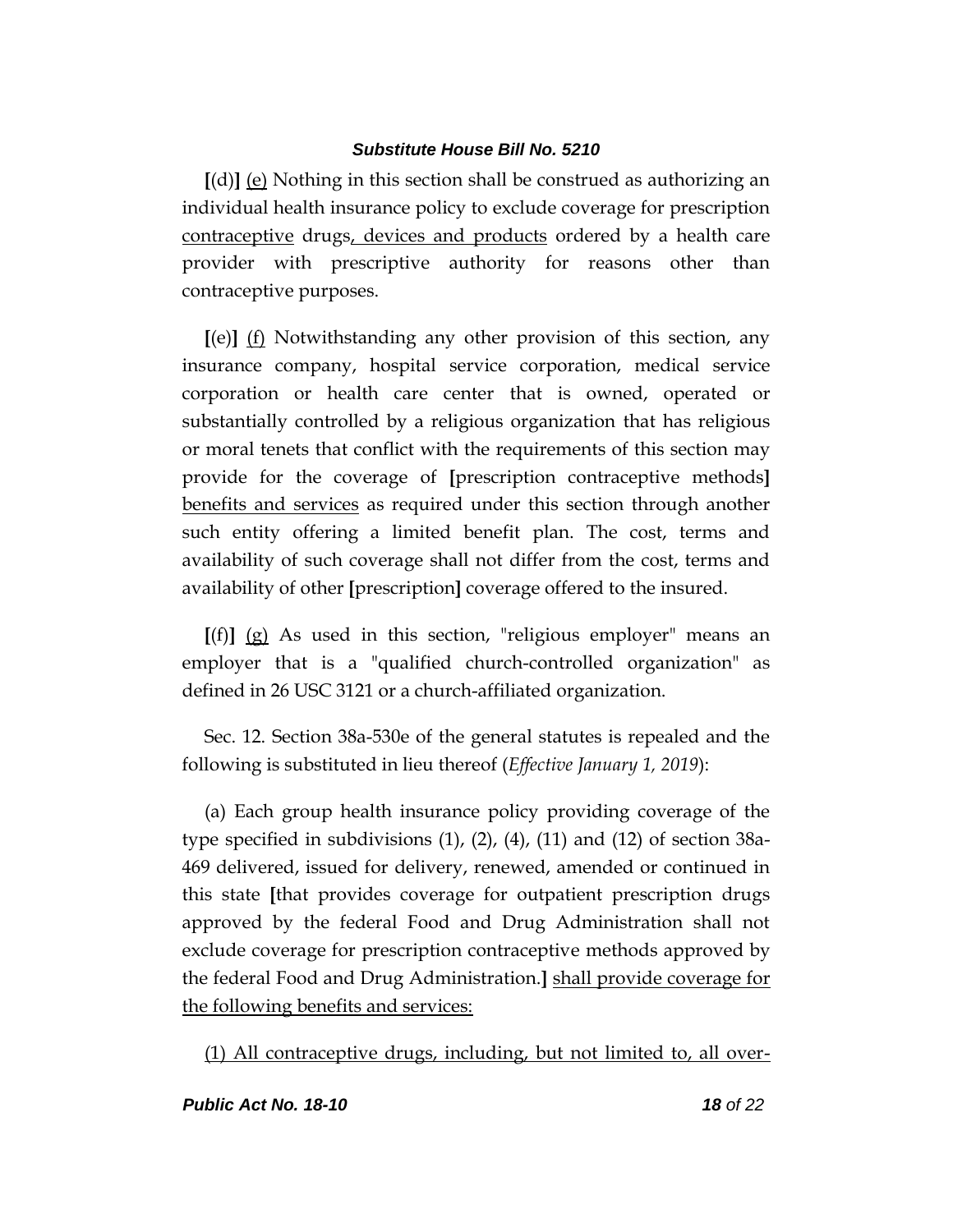the-counter contraceptive drugs, approved by the federal Food and Drug Administration. Such policy may require an insured to use, prior to using a contraceptive drug prescribed to the insured, a contraceptive drug that the federal Food and Drug Administration has designated as therapeutically equivalent to the contraceptive drug prescribed to the insured, unless otherwise determined by the insured's prescribing health care provider.

(2) All contraceptive devices and products, excluding all over-thecounter contraceptive devices and products, approved by the federal Food and Drug Administration. Such policy may require an insured to use, prior to using a contraceptive device or product prescribed to the insured, a contraceptive device or product that the federal Food and Drug Administration has designated as therapeutically equivalent to the contraceptive device or product prescribed to the insured, unless otherwise determined by the insured's prescribing health care provider.

(3) If a contraceptive drug, device or product described in subdivision (1) or (2) of this subsection is prescribed by a licensed physician, physician assistant or advanced practice registered nurse, a twelve-month supply of such contraceptive drug, device or product dispensed at one time or at multiple times, unless the insured or the insured's prescribing health care provider requests less than a twelvemonth supply of such contraceptive drug, device or product. No insured shall be entitled to receive a twelve-month supply of a contraceptive drug, device or product pursuant to this subdivision more than once during any policy year.

(4) All sterilization methods approved by the federal Food and Drug Administration for women.

(5) Routine follow-up care concerning contraceptive drugs, devices and products approved by the federal Food and Drug Administration.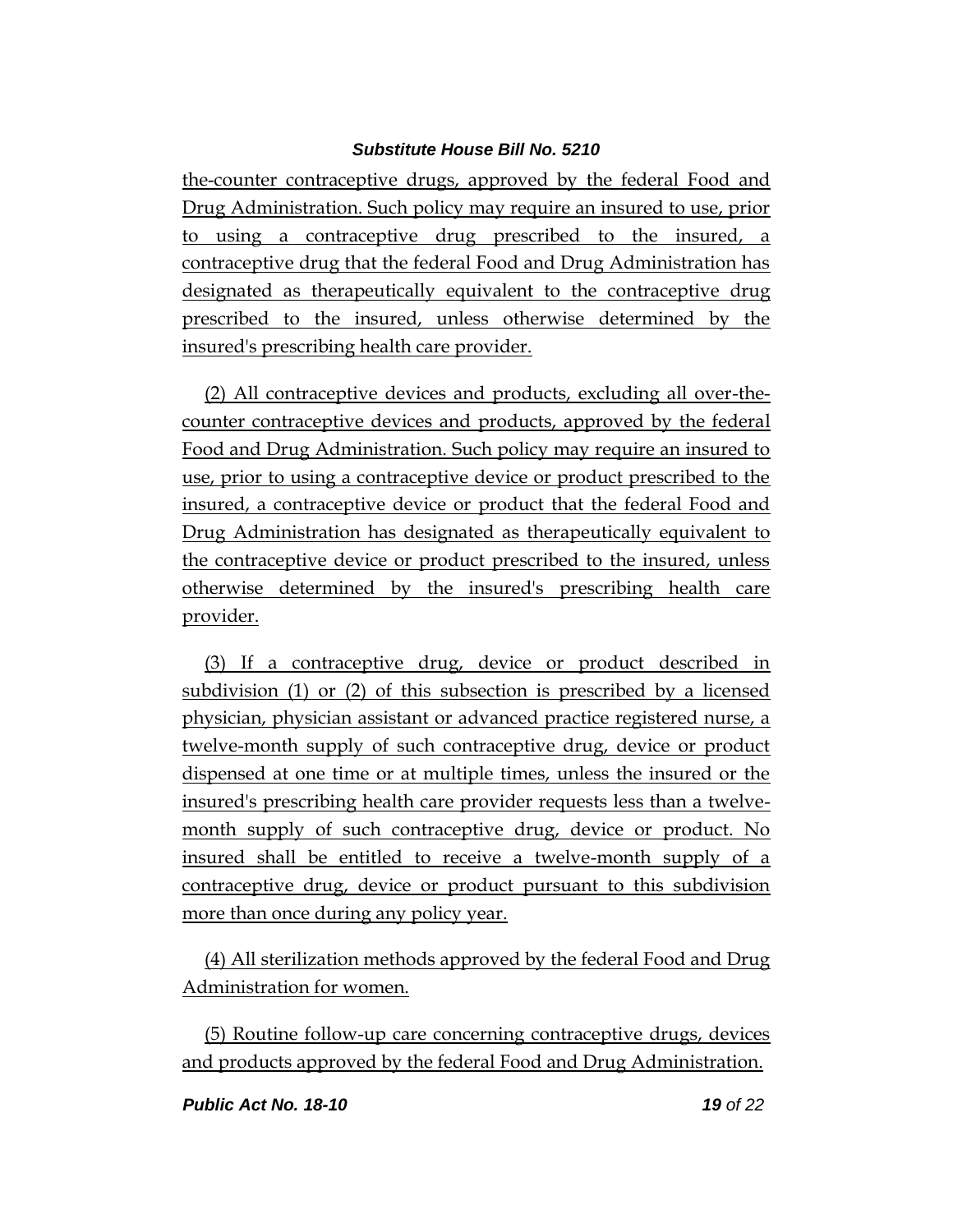(6) Counseling in (A) contraceptive drugs, devices and products approved by the federal Food and Drug Administration, and (B) the proper use of contraceptive drugs, devices and products approved by the federal Food and Drug Administration.

(b) No policy described in subsection (a) of this section shall impose a coinsurance, copayment, deductible or other out-of-pocket expense for the benefits and services required under said subsection (a), except that any such policy that uses a provider network may require costsharing when such benefits and services are rendered by an out-ofnetwork provider. The cost-sharing limits imposed under this subsection shall apply to a high deductible plan, as that term is used in subsection (f) of section 38a-493, to the maximum extent permitted by federal law, except if such plan is used to establish a health savings account, as that term is used in Section 223 of the Internal Revenue Code of 1986 or any subsequent corresponding internal revenue code of the United States, as amended from time to time, the provisions of this subsection shall apply to such plan to the maximum extent that (1) is permitted by federal law, and (2) does not disqualify such account for the deduction allowed under said Section 223.

**[**(b)**]** (c) (1) Notwithstanding any other provision of this section, any insurance company, hospital service corporation, medical service corporation or health care center may issue to a religious employer a group health insurance policy that excludes coverage for **[**prescription contraceptive methods**]** benefits and services required under subsection (a) of this section that are contrary to the religious employer's bona fide religious tenets.

(2) Notwithstanding any other provision of this section, upon the written request of an individual who states in writing that **[**prescription contraceptive methods**]** benefits and services required under subsection (a) of this section are contrary to such individual's religious or moral beliefs, any insurance company, hospital service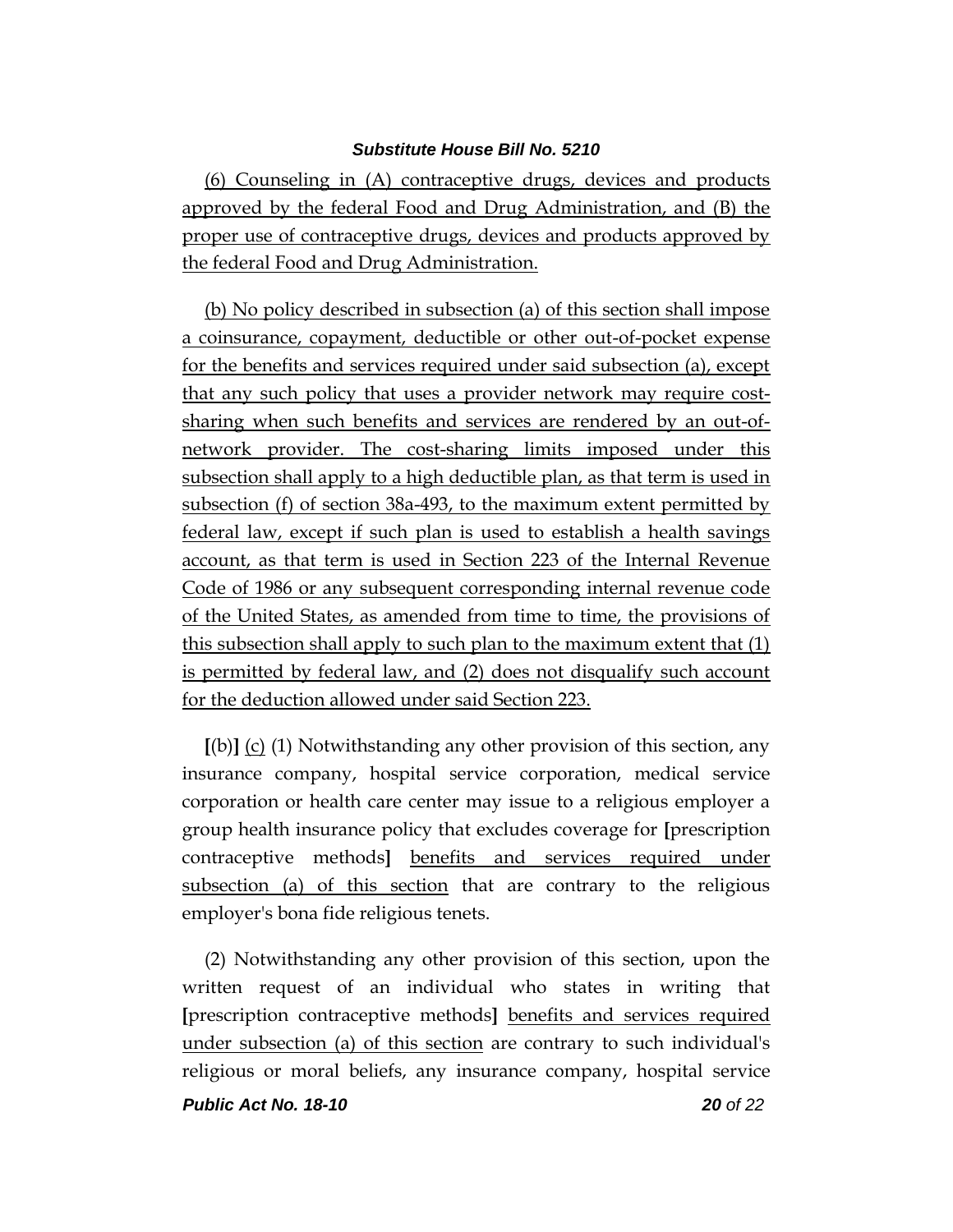corporation, medical service corporation or health care center may issue to or on behalf of the individual a policy or rider thereto that excludes coverage for **[**prescription contraceptive methods**]** benefits and services required under subsection (a) of this section.

**[**(c)**]** (d) Any health insurance policy issued pursuant to subsection **[**(b)**]** (c) of this section shall provide written notice to each insured or prospective insured that **[**prescription contraceptive methods**]** benefits and services required under subsection (a) of this section are excluded from coverage pursuant to **[**said**]** subsection (c) of this section. Such notice shall appear, in not less than ten-point type, in the policy, application and sales brochure for such policy.

**[**(d)**]** (e) Nothing in this section shall be construed as authorizing a group health insurance policy to exclude coverage for prescription contraceptive drugs, devices and products ordered by a health care provider with prescriptive authority for reasons other than contraceptive purposes.

**[**(e)**]** (f) Notwithstanding any other provision of this section, any insurance company, hospital service corporation, medical service corporation or health care center that is owned, operated or substantially controlled by a religious organization that has religious or moral tenets that conflict with the requirements of this section may provide for the coverage of **[**prescription contraceptive methods**]** benefits and services as required under this section through another such entity offering a limited benefit plan. The cost, terms and availability of such coverage shall not differ from the cost, terms and availability of other **[**prescription**]** coverage offered to the insured.

**[**(f)**]** (g) As used in this section, "religious employer" means an employer that is a "qualified church-controlled organization" as defined in 26 USC 3121 or a church-affiliated organization.